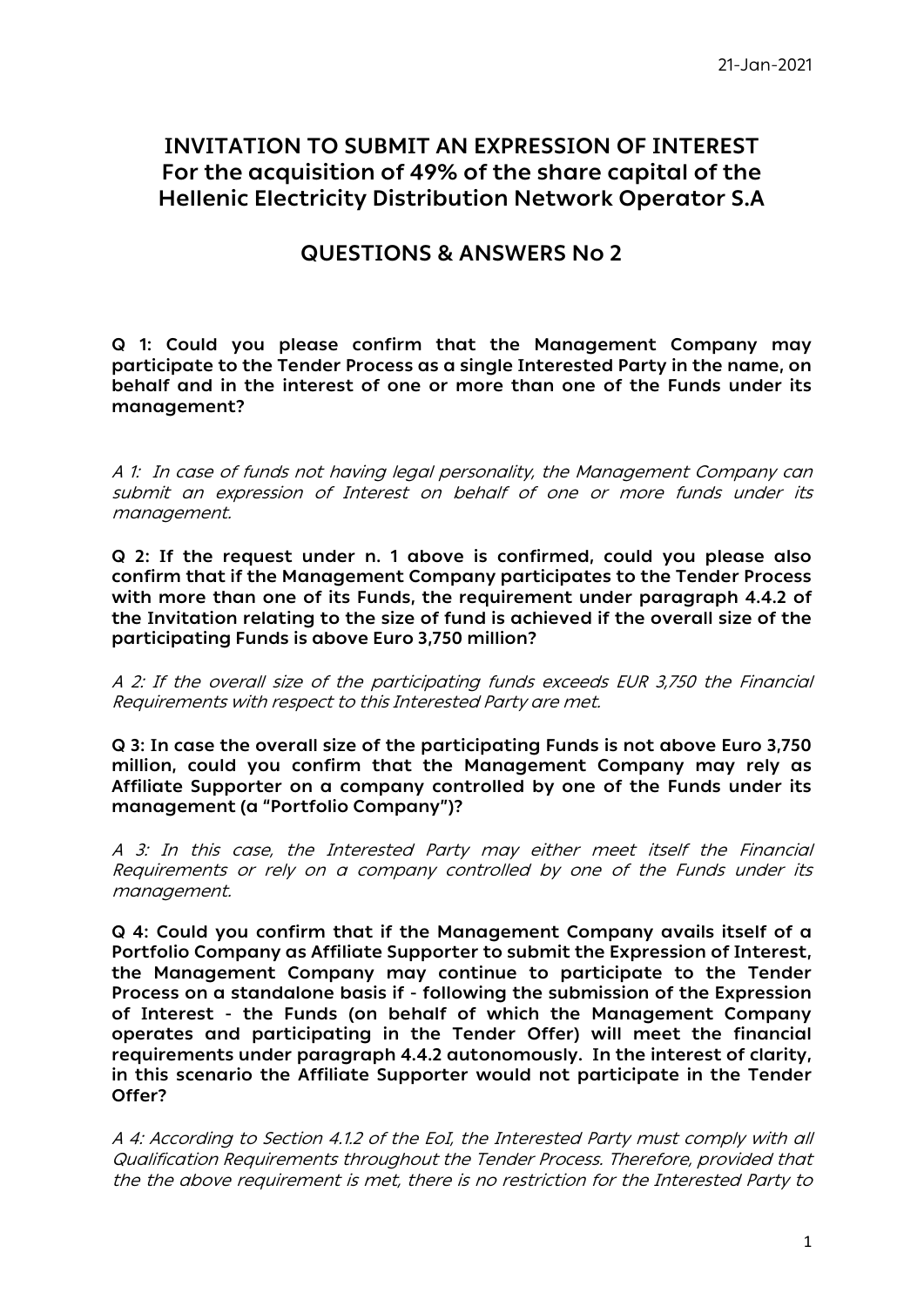fulfill the financial requirement on a standalone basis during the Tender Process. However, such event should be notified to PPC.

**Q 5: 5.3.1a, Legal entities invoking their shareholders' equity: Copies of the annual audited financial statements (or consolidated financial statements as the case may be) of the last three (3) financial years; Our situation is the interested party meet the financial requirements. So, besides the FS of interested party, the FS of the parent company need to be provided or not?**

A 5: If the Financial Statements of the Interested Party prove that it meets the Financial Requirements, as provided for in the EoI, there is no need to provide also the Financial Statements of the parent company.

**Q 6: 5.2.3 Interested Parties shall submit certificates issued from the competent authorities of the country of incorporation certifying that Legal Requirements are met. What kind of certificates can be issued? Could you give us some examples?**

A 6: Certificates may vary depending on the jurisdiction of incorporation of the Interested Party. An example could be a copy of the criminal record for the members of the Board of Directors of the Interested Party.

**Q 7: 5.1 j Certification of the shareholding structure of the Interested Party including the ultimate beneficial owners, owning 10% or more of the share capital. We don't have this kind of certification, however we can prepare one chart of shareholder structure and be certified by lawyer. Is that acceptable by your side?**

A 7: Please refer to Section 6.4.5 of the EoI. In case a certificate is not possible to be issued in the country of incorporation, the Interested Party must submit a Solemn Declaration (attached to the EoI as Annex V) stating that the issuance of such certificate is not possible, accompanied by a confirmation to this effect by a lawyer. In this declaration, the Interested Party must also certify the facts and information that would have been certified by virtue of the non-issued document, as provided for in this EoI.

**Q 8: 5.1 h Certificate of a commercial registry or any other equivalent document, which has been acquired from the archive of said registry or any other equivalent authority, issued within three (3) months from the date of submission of the Letter of Expression of Interest, which proves incorporation and registration of the Interested Party by the authorities of the current country of incorporation and its good standing and valid existence at the time of the Certificate issuance. The same documents must be submitted with respect any entity, which has a direct Control over the Interested Party. If no such certificate may be issued in the place of incorporation of the Interested Party and/or of the entity having direct Control over the Interested Party, a Solemn Declaration to that effect must be provided. Such Solemn Declaration must contain the place and time of incorporation and a statement that the Interested Party and/or of the entity having direct Control over the Interested Party has not been dissolved, placed into liquidation, or declared bankrupt, and is duly operating (good standing statement),The certificate of commercial registry of direct control company**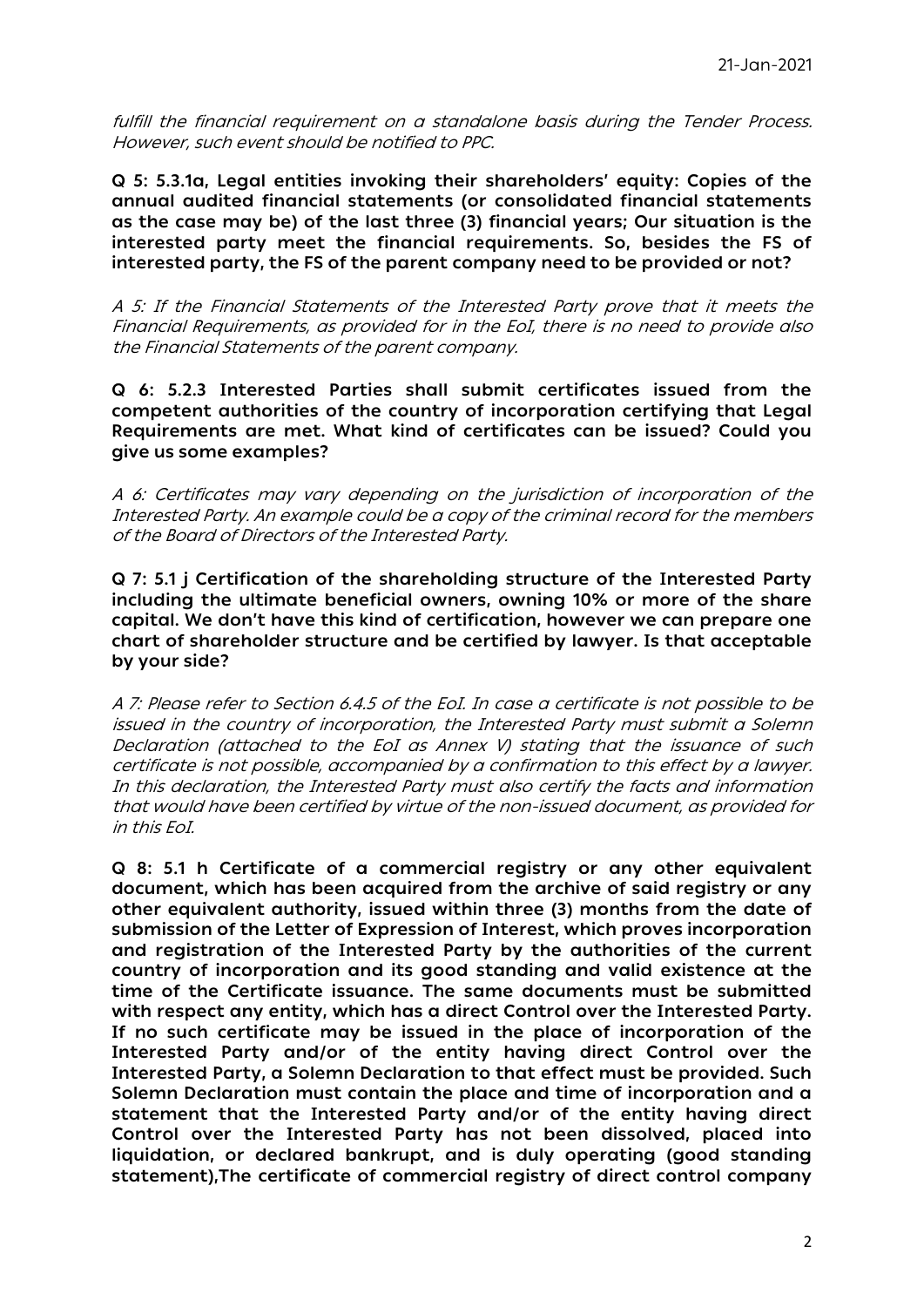**of the interested party renews annually and can not be issued within 3 months from the submittion of Letter of EoL. So this certificate of commercial registry can meet your requirement or do we need to send the Solemn Declaration?**

A 8: If the certificate of the commercial registry as provided for in Section 5.1h cannot be obtained within three (3) months from the date of sbumission of the Letter of Interest, the Interested Party may submit a Solemn Declaration. The Interested Party may elect to attach to the Solemn Declaration the above certificate, even if it is not issued within three (3) months before the date of submission of the Letter of Interest, explaining in the Solemn Declaration the reasons for not being able to provide such certificate issued within three months from the submission of the Letter of Interest.

#### **Q 9: Please inform us if the structure chart and financial statement should be certified by an attorney or legalised and apostilled?**

A 9: The structure Chart and the financial statements can be certified by an attorney.

#### **Q 10: Ref Clause: 5**

**To facilitate our strategy in terms of participation in the Tender Process, we would wish to explore whether, under the EoI provisions, the following options would be considered acceptable by PPC at a post pre-qualification stage: (a) the prequalified entity (that is part of a fund structure) has a change in its shareholding structure, whereby the prequalified entity remains managed by the same fund manager and still meets the Financial Requirements; or (b) the prequalified entity (that is part of a fund structure) is substituted by another entity during the Binding Offers Phase, which is also managed by the same fund manager (but may have a different shareholding structure than the prequalified entity) and still meets the Financial Requirements. In addition, please advise if, under the IEoI provisions, it would be possible for an Interested Party to prequalify with two different entities, which are both managed by the same fund manager and both satisfy the Financial Requirements, and one of them falls away during the Binding Offers Phase.**

A 10: If the Interested Party is a fund, the Interested Party may be substituted by another fund managed by the same fund manager during the Binding Offers Phase, provided that it meets all Qualification Requirements. Moreover, it is possible for an Interested party to prequalify with two different entities, which are both managed by the same fund manager and both satisfy the Qualification Requirements, and one of them falls away during the Binding Offers Phase, if such entities form a consortium.

### **Q 11: Ref Clause: 5.2.3 & 5.2.4 & 6.2**

**With regard to the submission of the certificates mentioned under Section 5.2.3 of the IEoI, we would like you to clarify what would be the consequence for the non-submission of such documents by the Interested Party until 12**